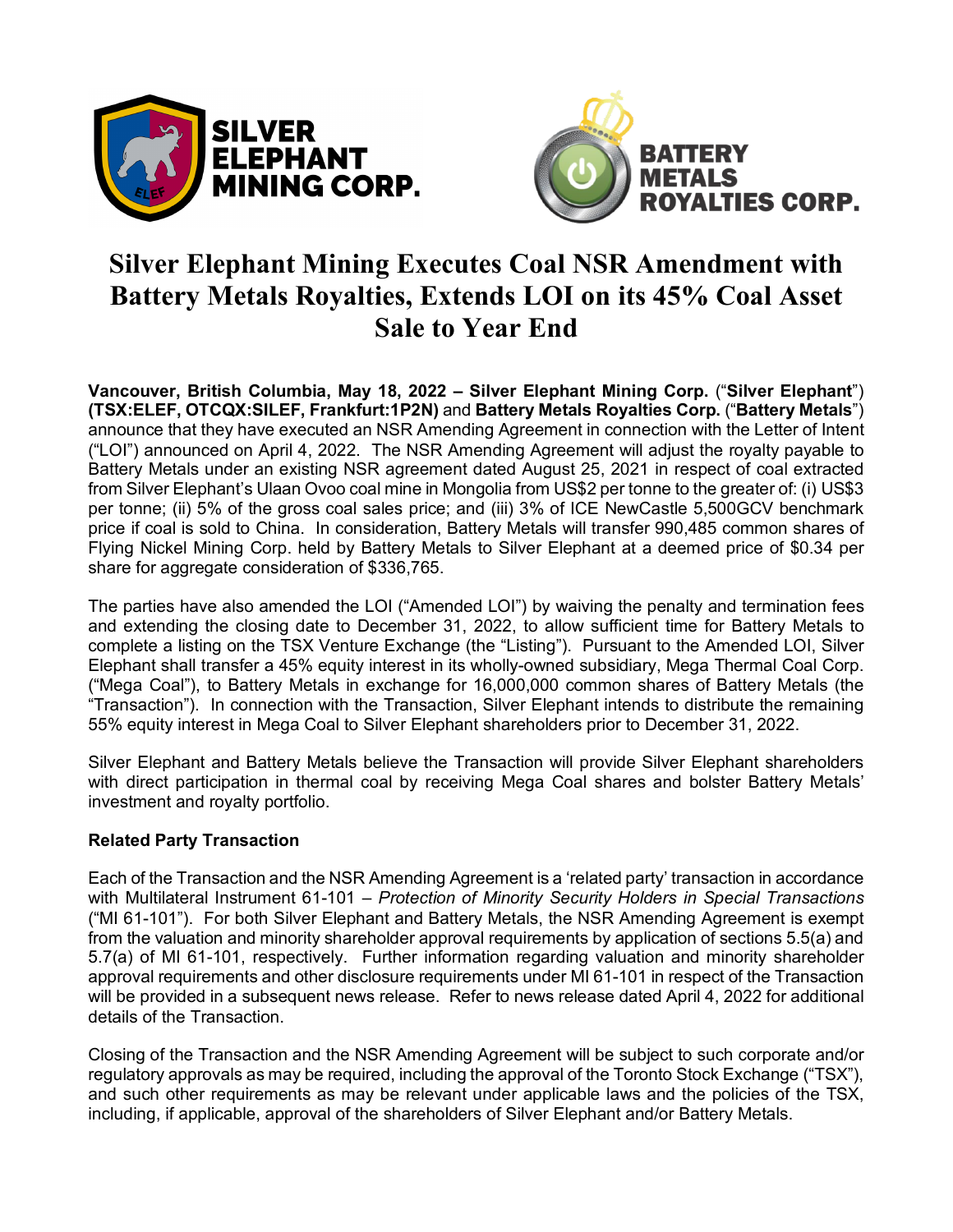### **About Mega Coal**

Mega Thermal Coal Corp. is a wholly-owned Silver Elephant subsidiary which owns and operates the following Mongolia thermal coal projects:

In 2020 and 2021, approximately 22,400 tonnes of Ulaan Ovoo coal were exported to China via Erenhot rail port, the largest port on the China-Mongolia border. Mine operations were curtailed in 2021 due to low coal prices. Offering prices for Ulaan Ovoo coal at Erenhot have since tripled to US\$150 a tonne in 2022 while benchmark ICE NewCastle 5,500 GCV thermal coal has quintupled to an all-time high of US\$402 a tonne. As a result, Mega Coal is currently evaluating the prospect of restarting Ulaan Ovoo (currently on standby) in 2022.

Ulaan Ovoo contains a measured 174.5 million tonnes and indicated 34.3 million tonnes of thermal coal with an average GCV of 5,040 kcal/kg (as cited in Technical Report by Wardrop Engineering, December 13, 2010, available on SEDAR).

Chandgana Khavtgai: contains a measured and indicated 1.05 billion tonnes of thermal coal with an average GCV of 3,636 kcal/kg (as reported by Kravits Geological Services LLC, September 28, 2010, available on SEDAR).

Chandgana Tal: contains a measured 124.4 million tonnes of thermal coal with an average GCV of 3,306 kcal/kg (as reported by John T. Boyd Company, February 2014, available on SEDAR).

#### **About Silver Elephant**

Silver Elephant Mining Corp. is a premier silver mining and exploration company which also owns 39% of Battery Metals Royalties Corp.

To find out more about Silver Elephant, visit www.silverelef.com.

#### **About Battery Metals**

Battery Metals Royalties Corp. is an investment company, spun-out from Silver Elephant Mining Corp. in January 2022. Battery Metals' core assets include: (i) certain royalties on silver, nickel, vanadium, and coal projects; and (ii) 22,953,991 common shares (37% ownership) of Flying Nickel Mining Corp. (TSX: FLYN) and 22,953,991 common shares (46% ownership) of Nevada Vanadium Mining Corp.

To find out more about Battery Metals, visit www.royalbatt.com.

#### **SILVER ELEPHANT MINING CORP.**

ON BEHALF OF THE BOARD

*Greg Hall Director*

For more information about Silver Elephant, please contact Investor Relations: info@silverelef.com